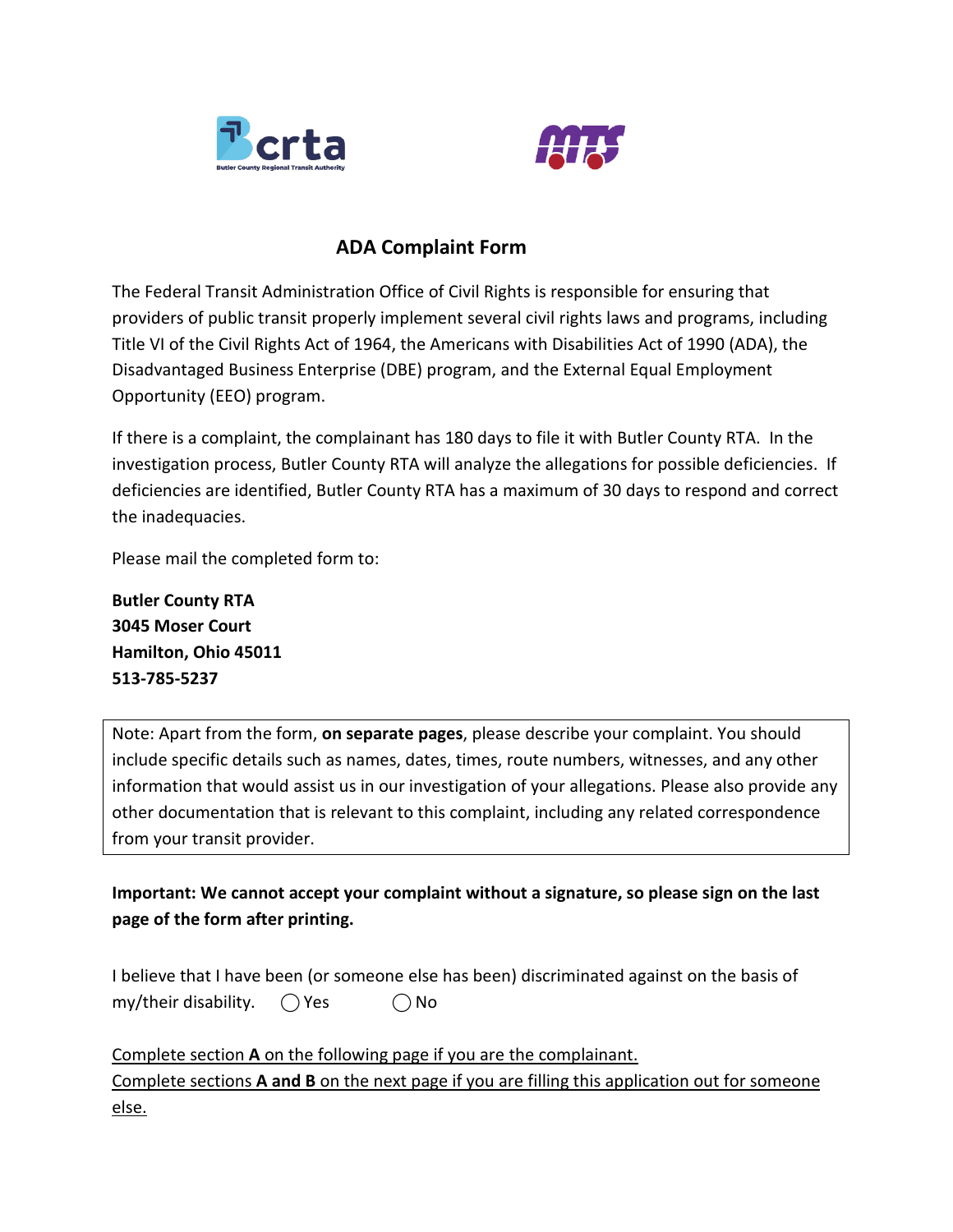## **Section A**

| Phone Numbers: Primary: ________________________________Secondary: _________________________________                                                                                                                                                                                                                        |  |  |
|-----------------------------------------------------------------------------------------------------------------------------------------------------------------------------------------------------------------------------------------------------------------------------------------------------------------------------|--|--|
|                                                                                                                                                                                                                                                                                                                             |  |  |
|                                                                                                                                                                                                                                                                                                                             |  |  |
|                                                                                                                                                                                                                                                                                                                             |  |  |
|                                                                                                                                                                                                                                                                                                                             |  |  |
| Section B (To be filled out by the applicant if different than the complainant).                                                                                                                                                                                                                                            |  |  |
|                                                                                                                                                                                                                                                                                                                             |  |  |
|                                                                                                                                                                                                                                                                                                                             |  |  |
|                                                                                                                                                                                                                                                                                                                             |  |  |
|                                                                                                                                                                                                                                                                                                                             |  |  |
|                                                                                                                                                                                                                                                                                                                             |  |  |
|                                                                                                                                                                                                                                                                                                                             |  |  |
| If you have filled out Section A and Section B, please explain why you have filed for the<br>complainant. The complaint of the complaint of the complaint of the complaint of the complex of the complex of the complex of the complex of the complex of the complex of the complex of the complex of the complex of the co |  |  |
|                                                                                                                                                                                                                                                                                                                             |  |  |
|                                                                                                                                                                                                                                                                                                                             |  |  |
|                                                                                                                                                                                                                                                                                                                             |  |  |
| Please confirm that you have obtained the permission from the aggrieved party if you are filing<br>on behalf of a complainant.                                                                                                                                                                                              |  |  |

 $\bigcirc$  Yes  $\bigcirc$  No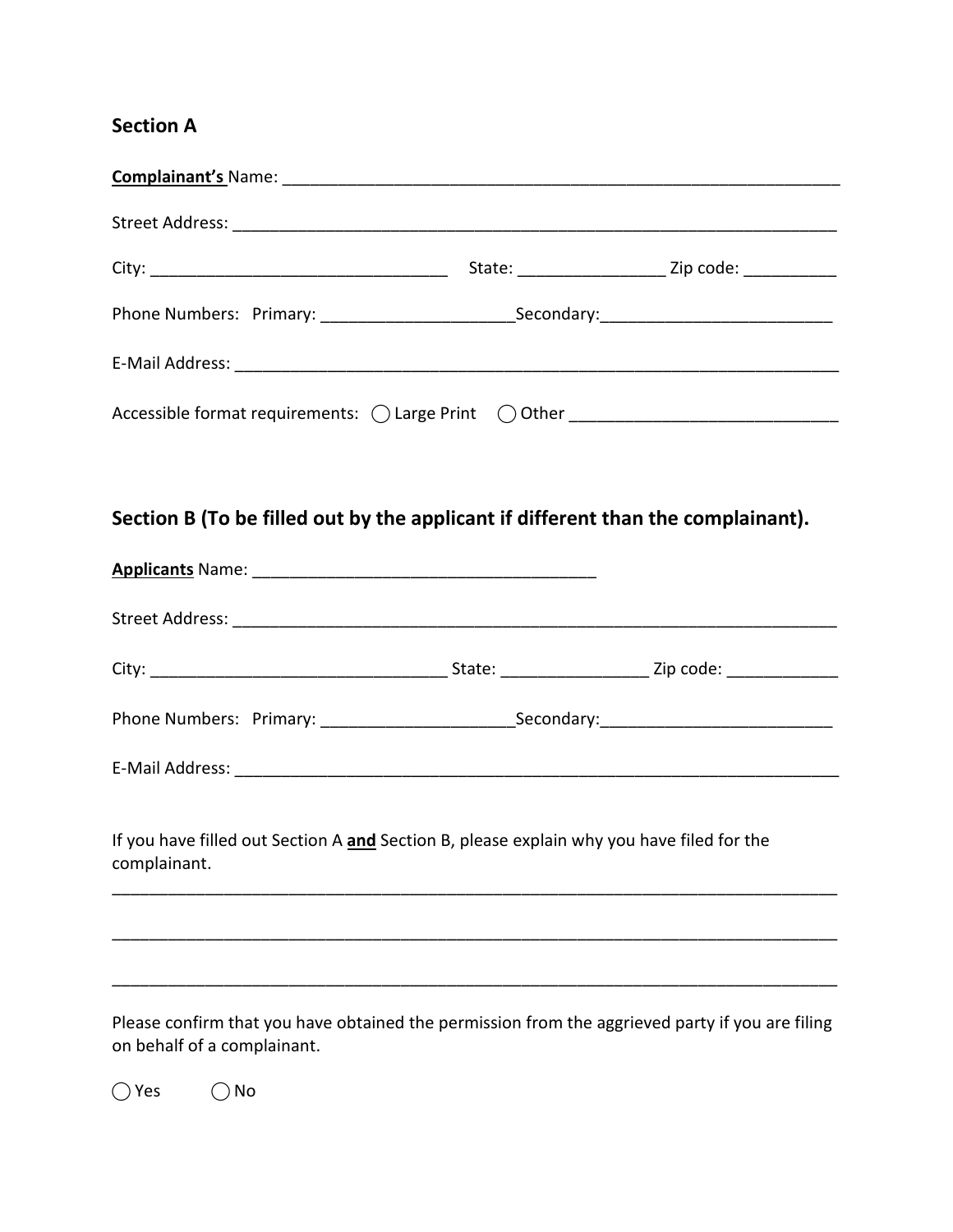| Has the complainant previously filed a civil rights complaint with FTA?                           |                                                                                     |  |
|---------------------------------------------------------------------------------------------------|-------------------------------------------------------------------------------------|--|
| $\bigcirc$ Yes                                                                                    |                                                                                     |  |
|                                                                                                   |                                                                                     |  |
| Has the complainant filed this complaint with any of the following agencies? $\bigcirc$ Yes<br>No |                                                                                     |  |
| If yes, please attach a copy of any response you received to your previous complaint.             |                                                                                     |  |
| <b>Transit Provider</b>                                                                           | $\bigcirc$ Department of Transportation                                             |  |
|                                                                                                   | $\bigcirc$ Department of Justice $\bigcirc$ Equal Employment Opportunity Commission |  |
|                                                                                                   |                                                                                     |  |
|                                                                                                   |                                                                                     |  |
| Have you filed a lawsuit regarding this complaint?<br>No<br>$()$ Yes                              |                                                                                     |  |
| If yes, please provide the case number and attach any related material.                           |                                                                                     |  |
|                                                                                                   | No                                                                                  |  |
|                                                                                                   |                                                                                     |  |
|                                                                                                   |                                                                                     |  |
|                                                                                                   |                                                                                     |  |
|                                                                                                   |                                                                                     |  |
| Title:                                                                                            | Phone number:                                                                       |  |
|                                                                                                   |                                                                                     |  |
|                                                                                                   |                                                                                     |  |
| The above information is true and accurate to the best of my knowledge                            |                                                                                     |  |
|                                                                                                   |                                                                                     |  |
|                                                                                                   |                                                                                     |  |